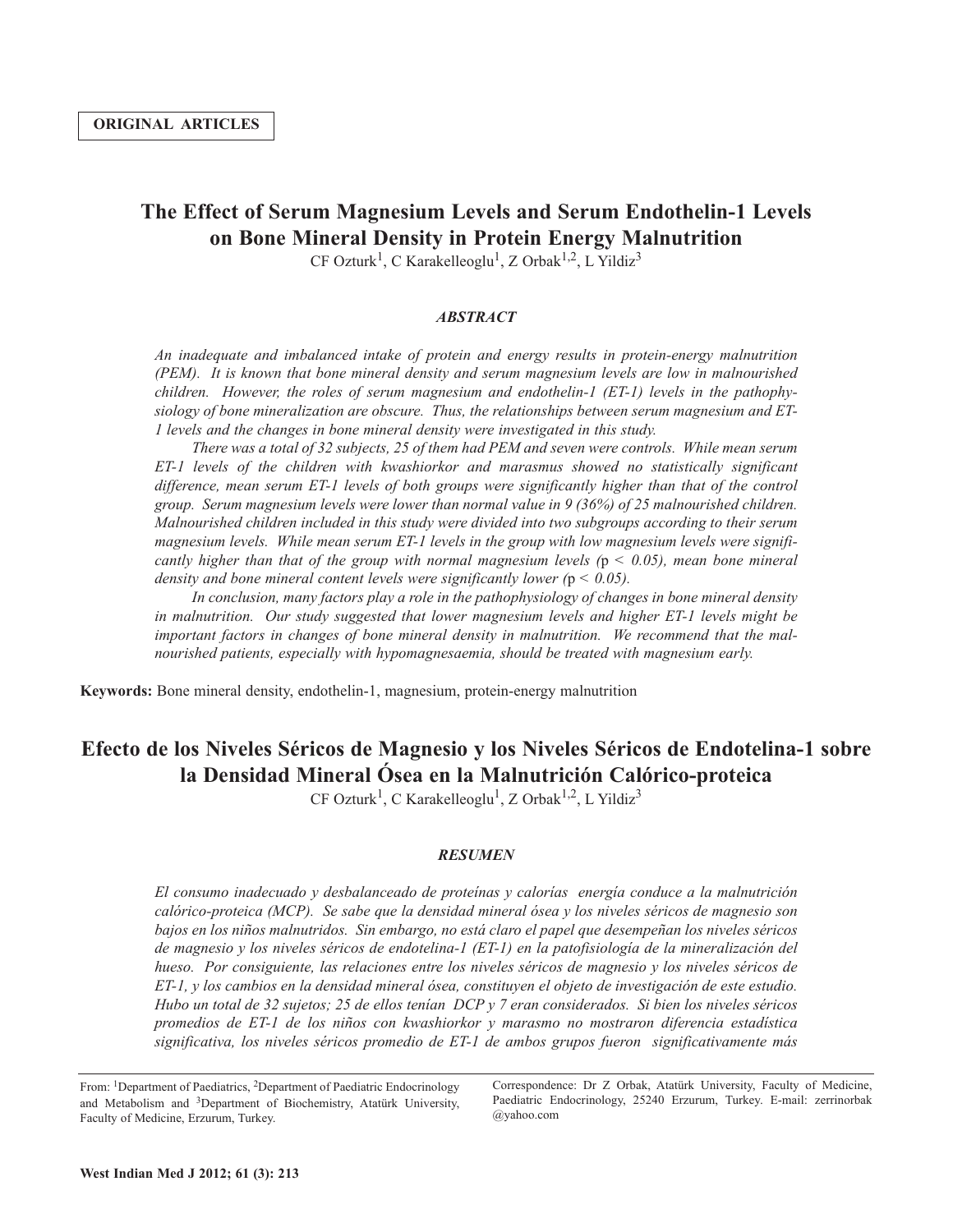*altos que los del grupo de control. Los niveles séricos de magnesio estuvieron por debajo del valor normal en 9 (36%) de 25 niños malnutridos. Los niños malnutridos incluidos en este estudio fueron divididos en dos sub-grupos según sus niveles de magnesio en suero.*

*Mientras que los niveles séricos promedio de ET-1 en el grupo con niveles bajos de magnesio fueron significativamente más altos que los del grupo con niveles normales de magnesio (*p *< 0.05), la densidad mineral ósea promedio y los niveles promedio del contenido mineral óseo fueron significativamente más bajos (*p *< 0.05).*

*En conclusión, muchos factores juegan un papel en la patofisiología de los cambios en la densidad mineral ósea por la malnutrición. Nuestro estudio sugirió niveles más bajos de magnesio y niveles más altos de ET-1 podrían ser factores importantes en los cambios de densidad mineral ósea en la malnutrición. Se recomienda que los pacientes malnutridos, especialmente a causa de hipomagnesemia, sean tratados con magnesio lo más pronto posible.*

**Palabras claves:** densidad mineral ósea, endotelina-1, malnutrición calórico-proteica

**West Indian Med J 2011; 60 (3): 214**

#### **INTRODUCTION**

Inadequate and imbalanced intake of protein and energy results in protein-energy malnutrition (PEM). Although PEM occurs more frequently in low-income countries, numerous children from higher-income countries are also affected, including children from large urban areas and of low socio-economic status, children with chronic diseases, and children who are institutionalized.

Malnutrition is "the syndrome that results from the interaction between poor diets and disease and leads to most of the anthropometric deficits observed among children in the world's less developed countries" (1). Kwashiorkor, marasmus and marasmic-kwashiorkor represent three clinical forms of serious protein-energy malnutrition. Marasmus results mainly from an inadequate intake of calories. Kwashiorkor is very limited protein intake (2).

Protein-energy malnutrition results in not only high mortality but also morbidity and suboptimal neurological development. It is known that hypomagnesaemia is a frequent complication in PEM. In malnutrition, insufficient magnesium (Mg) is related to less intake in diet, diarrhoea, vomiting, long-lasting liquid therapy and insufficient protein.

On the other hand, osteopaenia and osteoporosis are the other complications of PEM. In our previous study, it was found that bone mineral density (BMD) was lower in children with malnutrition than in controls and mineralization was significantly affected by the severity of malnutrition (3). But the pathophysiology of insufficient mineralization in malnutrition is still not fully understood. The role of serum magnesium and endothelin-1 (ET-1) levels in the patho-physiology of bone mineralization are obscure. Thus, the relationships between serum magnesium and ET-1 levels and the changes in bone mineral density were investigated in malnutrition.

### **SUBJECTS AND METHODS**

There was a total of 32 subjects: 25 children with malnutrition and seven healthy controls. Twenty of the children with malnutrition had marasmus (80%), the others had kwashiorkor (20%). In study groups, malnutrition was not related to malabsorption. By medical history, there were data with regards to the insufficient diet and nutrition in children with marasmus and kwashiorkor. All children were white. The healthy subjects were normally growing children free of chronic disease and who had not received any prior therapy with a known effect on bone metabolism. The mean age in children with malnutrition  $(4.6 \pm 2.7 \text{ months}$  for marasmus,  $6.1 \pm 3.6$  months for kwashiorkor) and healthy controls (6.2)  $\pm$  3.3 months) was similar. In groups, the female:male ratio was similar.

Using the Wellcome Classification (4), marasmus was diagnosed in 20 children and kwashiorkor in five. Weights were measured using the same equipment, by the same observer. Weight was measured to the nearest 10 g using a digital electronic instrument (Seca 727 Digital Baby Scale, serial interface RS 232, Seca Corporation, Vogel&Holke, Germany). Subjects were naked when weighed. Data were evaluated using standard weight and length measurements for Turkish children developed by Neyzi *et al* (5). Intraobserver differences were of the order of  $\pm$  5% and were not statistically significant.

Venous blood samples of children were collected from the antecubital vein for serum Mg and ET-1 measurements. Samples were immediately centrifuged, separated and stored at -80°C until assay. Bone mineral densitometry for each case was measured by dual-energy X-ray absorptiometry (DXA) method.

Serum magnesium levels of patients and controls were studied by spectrophotometrical xylidyl blue method (Olympus AU2700 autoanalyzer, commercially available Boehrin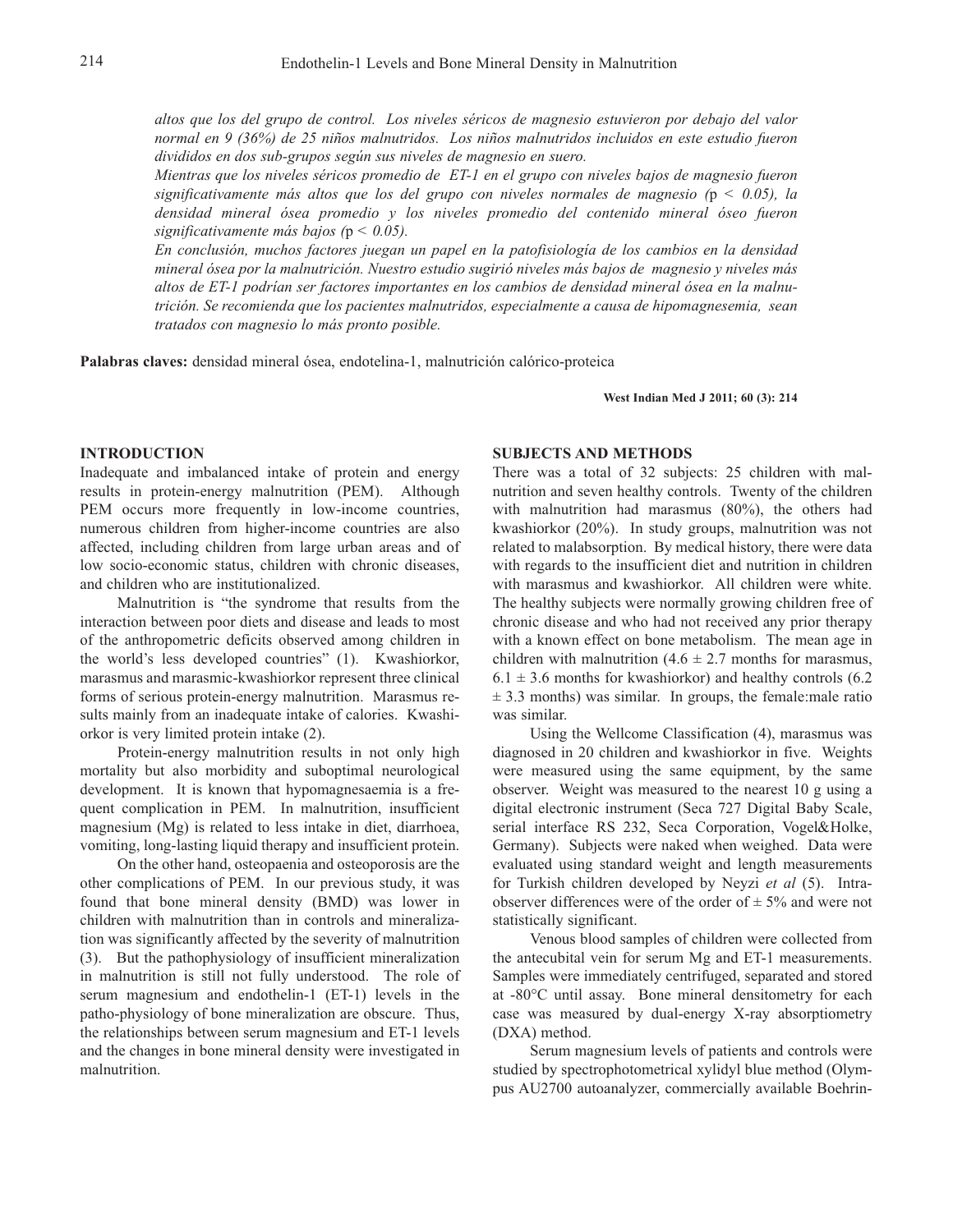ger Mannheim System kit). The reference range was accepted as 1.71–2.5 mg/dL. Endothelin-1 levels were studied by the ELISA method (BioTEK Power-WXS, commercially avail-able kit; catalog No. 900–022).

Bone mineral density can be evaluated by DXA which is a noninvasive method and has lower radiation dose (under 3 mRem), higher accuracy and precision, and shorter scanning time. This method is the most appropriate method for evaluating the BMD in children (6, 7). Bone mineral density was measured by a Hologic QDR 4500 Elite densitometer (Hologic, Inc, Waltham, MA, USA) which uses an X-ray tube as the radiation source. During the measurements, the child was supine, and the physiological lumbar scoliosis was flattened by elevation of the knees. The system scans the lumbar spine in a rectilinear way. The scanning time for the region of interest (L1-L4) ranges from 3–7 minutes. Results for vertebrae L-1 to L-4 were averaged to obtain the patient's total vertebral bone mass. All images were processed by the same investigator. The results were expressed as BMD in grams per  $\text{cm}^2$  and bone mineral content (BMC) in grams.

Informed consent was obtained from parents. This study was approved by the Ethics Committee of the Faculty of Medicine, Atatürk University.

Statistical analyses were perfomed with the help of SPSS/PC (version 11) programme. Mann-Whitney U and Kruskal-Wallis tests for comparison of means of each group; Spearman's correlation analysis for evaluation of the relations among parameters were used. A  $p$ -value of  $\leq 0.05$  was considered significant.

#### **RESULTS**

Serum mean ET-1, Mg levels of groups and statistical differences are shown in Table 1. While mean serum ET-1 levels of the children with kwashiorkor and marasmus showed no statistically significant difference, mean serum ET-1 levels of both groups were significantly higher than that of the control group. When serum Mg levels were evaluated, they were similar for the three groups.

The mean BMD, BMC measurements of lumbar spine and statistical differences for the groups are presented in Table 2.

Table 1: Mean  $\pm$  SD and significance values for serum endothelin-1 and magnesium levels for each group

|                         |                                   | <b>Marasmus</b><br>$n = 20$                                                                              | Kwashiorkor<br>$n = 5$                                    | Malnutrition<br>$n = 25$                                         | Control<br>$n = 7$ |
|-------------------------|-----------------------------------|----------------------------------------------------------------------------------------------------------|-----------------------------------------------------------|------------------------------------------------------------------|--------------------|
| Endothelin-1<br>(pg/mL) | Mean $\pm$ SD<br>$\boldsymbol{p}$ | Marasmus – Control<br>Kwashiorkor – Control<br>Malnutrition – Control                                    | $44.9 \pm 14.9$ 38.6 $\pm$ 8.91<br>Marasmus – Kwashiorkor | $43.7 \pm 14.0$<br>p > 0.05<br>p < 0.001<br>p < 0.05<br>p < 0.01 | $24.4 \pm 9.9$     |
| Magnesium<br>(mg/dL)    | Mean $\pm$ SD<br>$\boldsymbol{p}$ | $2.05 \pm 0.32$ $1.86 \pm 0.46$<br>Marasmus – Control<br>Kwashiorkor – Control<br>Malnutrition – Control | Marasmus – Kwashiorkor                                    | $2.02 \pm 0.35$<br>p > 0.05<br>p > 0.05<br>p > 0.05<br>p > 0.05  | $2.2 \pm 0.41$     |

| Table 2: Mean $\pm$ SD and significance values for BMD and BMC measurements for each |
|--------------------------------------------------------------------------------------|
| group                                                                                |

|                                    |                                   | <b>Marasmus</b><br>$n = 20$                                                                              | Kwashiorkor Malnutrition<br>$n = 5$                       | $n = 25$                                                              | Control<br>$n = 7$ |
|------------------------------------|-----------------------------------|----------------------------------------------------------------------------------------------------------|-----------------------------------------------------------|-----------------------------------------------------------------------|--------------------|
| <b>BMD</b><br>(g/cm <sup>2</sup> ) | Mean $\pm$ SD<br>$\boldsymbol{p}$ | Marasmus – Control<br>Kwashiorkor – Control<br>Malnutrition – Control                                    | $0.18 \pm 0.71$ $0.22 \pm 0.72$<br>Marasmus – Kwashiorkor | $0.19 \pm 0.07$<br>p > 0.05<br>p < 0.01<br>p > 0.05<br>p < 0.01       | $0.25 \pm 0.57$    |
| <b>BMC</b><br>(g)                  | Mean $\pm$ SD<br>$\boldsymbol{p}$ | $1.76 \pm 0.42$ $2.31 \pm 1.05$<br>Marasmus – Control<br>Kwashiorkor – Control<br>Malnutrition – Control | Marasmus – Kwashiorkor                                    | $1.87 \pm 0.61$<br>p > 0.05<br>p < 0.001<br>p > 0.05<br>$p \le 0.001$ | $3.09 \pm 0.48$    |

BMD – bone mineral density, BMC – bone mineral content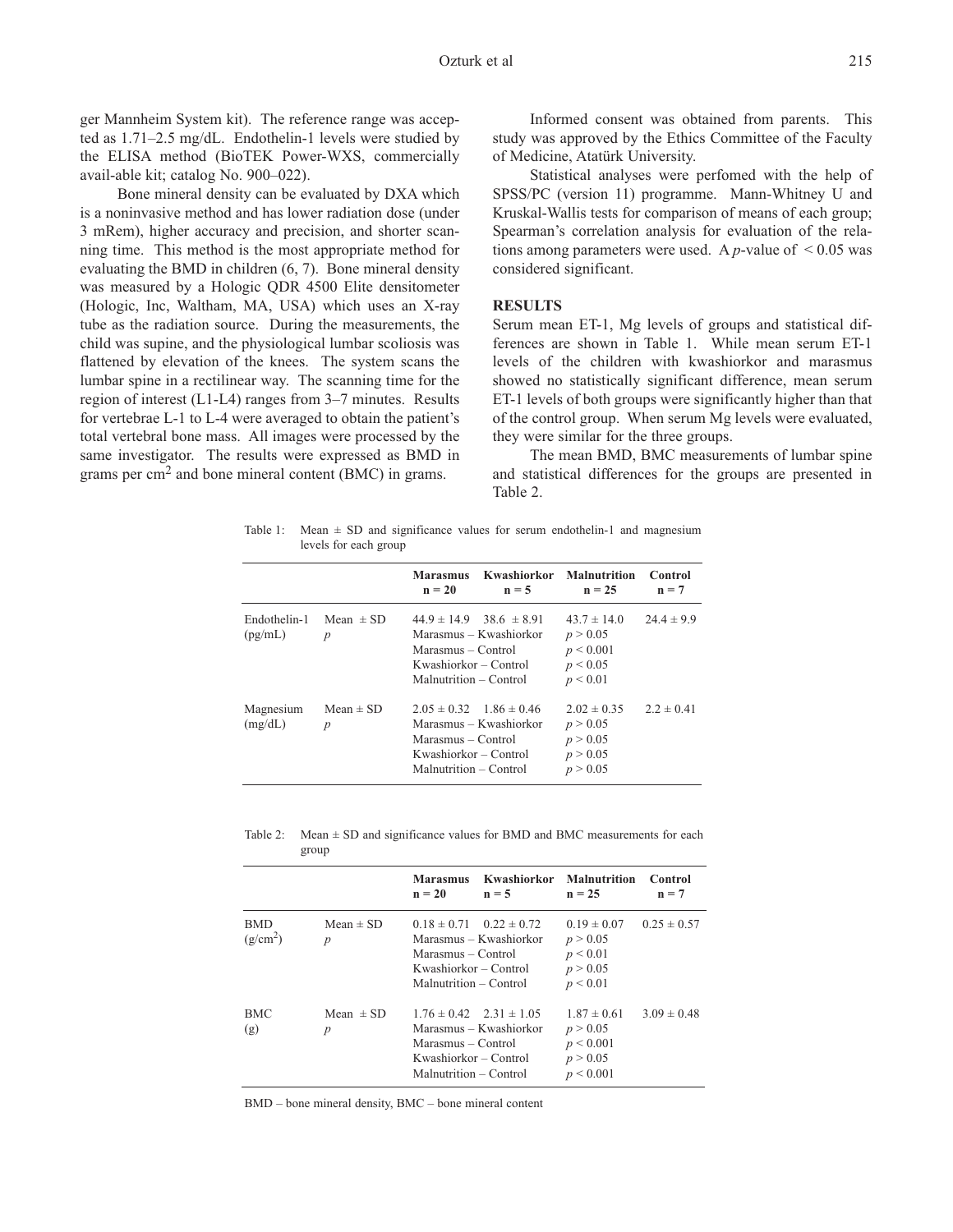Serum magnesium levels were lower than normal value in 9 (36%) of 25 malnourished children. Malnourished children included in this study were divided into two subgroups according to their serum magnesium levels. While mean serum ET-1 levels in the group with low magnesium levels were significantly higher than that of the group with normal magnesium levels ( $p < 0.05$ ), mean BMD and BMC levels were significantly lower  $[p < 0.05]$  (Table 3).

Table 3: Mean  $\pm$  SD and significance values for serum ET-1, Mg, BMD and BMC measurements according to serum magnesium levels

|                         | Mg level: low<br>$n = 9$ | Mg level: normal<br>$n = 16$ | p            |
|-------------------------|--------------------------|------------------------------|--------------|
| $Mg$ (mg/dL)            | $1.66 \pm 0.31$          | $2.21 \pm 0.18$              | ${}_{0.001}$ |
| $ET-1$ (pg/mL)          | $53.81 \pm 15.54$        | $38.04 \pm 9.43$             | ${}_{0.05}$  |
| BMD(g/cm <sup>2</sup> ) | $0.16 \pm 0.03$          | $0.21 \pm 0.08$              | ${}_{0.05}$  |
| BMC(g)                  | $1.54 \pm 0.29$          | $2.06 \pm 0.68$              | ${}< 0.05$   |

#### **DISCUSSION**

In a previous study, we found elevated plasma ET-1 levels in eclamptic – pre-eclamptic mothers and their newborns (8). In the present study, high ET-1 levels were detected in malnutrition. No data are available on the possible changes in ET-1 levels during severe malnutrition – chronic starvation. Messaoudi *et al* (9) investigated ET-1 concentrations in obese patients during an eight-day period of very low calorie diet and they found that there was no significant variation in ET-1 concentrations, which remained within the normal range (9). However, this study was different from ours because the starvation period was shorter.

Nutrition, and specifically adequacy of protein and energy intake, is important in several ways. Firstly, malnutrition predisposes to falls. Secondly, a soft-tissue mass over bony prominences distributes the energy sustained in falls and thereby reduces point loads on bone (10). We evaluated malnourished patients together, both BMD and BMC measurements were lower than those of controls. This result was expected (3). When the BMD measurements of both malnourished groups were compared with that of controls, the marasmic cases were lower than the control group, but not the kwashiorkor group. The causes of low BMD and BMC measurements in kwashiorkor may be related to the low number of cases, hypoproteinaemia induced generalized oedema, and the changes of body composition during kwashiorkor.

In the present study, serum Mg levels were lower in malnutrition than in controls, but was not significant. Serum magnesium levels were also lower than normal value in 9 (36%) of 25 malnourished children. Singla *et al* (11) reported that serum magnesium levels were significantly low in children with moderate and severe malnutrition in 46 malnourished and 12 healthy children aged three months to five years and nearly half of the marasmic children had serum magnesium levels in the hypomagnesaemic range.

Dietary Mg deficiency has also been implicated as a risk factor for osteoporosis (12). In premenopausal women, one study found a significant correlation between the BMD of the lumbar spine and Mg intake (13). Another study of premenopausal women found a positive correlation between the BMD of the forearm, but not of the femur or spine and Mg intake (14). In pre-adolescent girls, Mg intake was positively related to quantitative ultrasound properties of the bone; this finding suggested that Mg was important in skeletal growth and development (15). On the other hand, in a small uncontrolled trial, a significant increase in the bone density of the proximal femur and lumbar spine was found in a patient with gluten-sensitive enteropathy who received Mg for two years (16). Several potential mechanisms may contribute to Mg-deficiency-induced bone loss (17, 18): i. low Mg enhances the release of substance P which then stimulates tumour necrosis factor-*alpha* (TNFα) and interleukin-1 *beta* (IL-1β) production by monocytes that in turn activate osteoclast; іі. the development of oxidative stress during low Mg levels may increase oxyradicals that may also induce osteoclastic bone resorption; iii. decreased PTH secretion and/or decreased 1,25(OH)2-vitamin D production secondary to hypomagnesaemia may decrease osteoblast bone formation (17). Magnesium also affects crystal formation. It is not directly incorporated into the hydroxyapatite crystal but binds to the crystal surface, leading to smaller crystals and denser bone. A lack of Mg results in a larger hydroxyapatite crystal which may affect bone stiffness and/or hardness (19). We suggested that hypomagnesaemia is an important complication of PEM, resulting in osteoporosis and increased skeletal fragility.

In one study, Weglicki *et al* (20) developed a rodent model of diet-induced magnesium-deficiency. During the development of histologically defined cardiac lesions, the magnesium-deficient rodents exhibited dramatic elevations of the macrophage-derived inflammatory cytokines together with significantly elevated circulating levels of the endothelial cell-derived cytokine, endothelin. Endothelin-1 may play a role in the promotion of cardiovascular pathology associated with Mg deficiency.

Magnesium-deficiency results in two predominant vascular complications: development of cardiomyopathic lesions and altered vascular tone with accompanying vascular spasm (20). In another study by the same authors, it was reported that free radicals participated in cardiomyopathic lesion formation (21). However, significantly elevated levels of inflammatory cytokines in the circulation suggest that the inflammatory state is not restricted to localized tissue reactions (22). On the other hand, patients with hypomagnesaemia are at high risk for potentially life-threatening vascular spasm (20). A release of TNF $\alpha$  and IL-1 was seen at approximately one week after initiation of a low Mg diet in mice (23). It was speculated that IL-1 can stimulate endothelial cells to produce and release endothelin (20). While the mechanism is poorly understood, endothelin is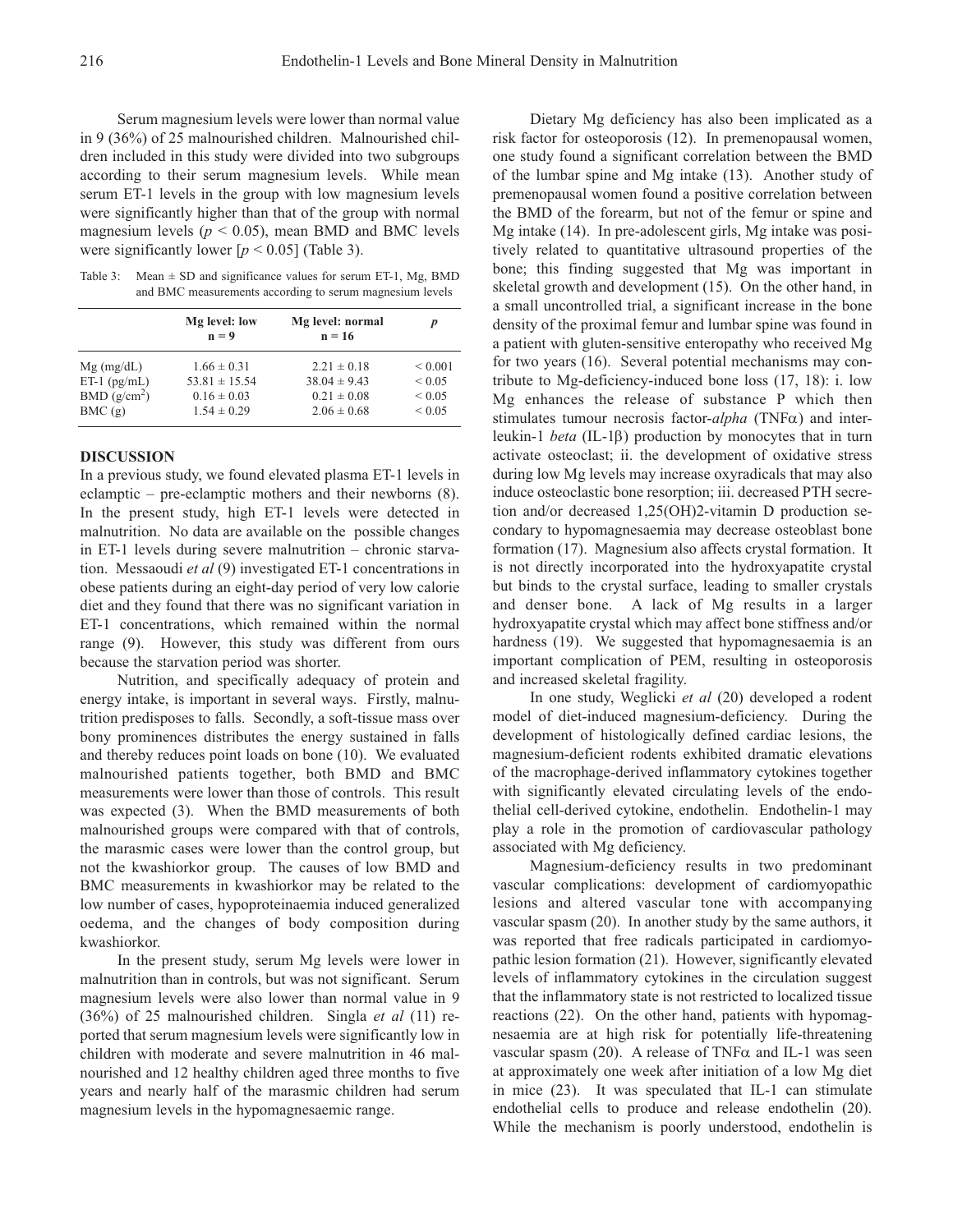known to have effects on vascular tone. What is the clinical importance of high serum endothelin-1 level? Laurant *et al* (24) reported that magnesium deficiency increases vasoconstrictor activity without affecting blood pressure of aged spontaneously hypertensive rats. Epidemiological studies of populations living in areas of low Mg intake have consistently shown a higher cardiovascular morbidity. An experimental study showed that magnesium deficiency was associated with increased ET-1 levels and with significant proaggregatory and coagulation alterations (25). Magnesium deficiency contributes to not only increased cardiovascular disease but also impaired haemostatic profile. Hypomagnesaemia and elevated serum ET-1 levels in malnutrition may be related to cardiovascular disease in older ages. While the present data do not confirm a primary or secondary role of ET-1 in the pathophysiology of Mg deficiency, the detection of elevated ET-1 levels in the circulation of Mg deficient patients indicates a generalized pro-inflammatory state. Magnesium-deficiency associated ET-1 may be a common initiator of pathological events associated with both formation of cardiomyopathic lesions and altered vascular tone. Thus, we think that additional studies are needed to define the pathophysiology and clinical importance of hypomagnesaemia and elevated endothelin-1 levels.

Several factors produced by endothelial cells may affect osteoblast function or differentiation and that osteoblasts not only express receptors for endothelial-derived factors but also produce paracrine factors that influence endothelial cell function (26, 27). One of the important factors involved in this communication is ET-1. It is a 21-aminoacid peptide. Endothelin, which is synthesized by vascular endothelium, is one of the most powerful vasoconstrictor substances known (28). Osteoblasts also produce ET-1 (29). Several studies showed that ET-1 stimulates osteoprogenitor proliferation and differentiation and recommended that ET-1 affects vascular endothelial growth factor-A production, an important mediator of the angiogenic process required for bone formation and repair (30–31). However, little information is available about the effects of ET on the differentiation and mineralization of osteoblastic cells. Hiruma *et al* (33) proposed that ET-1 might act as a local factor to inhibit the maturation and mineralization of osteoblastic cells *via* an interaction with the  $ET_A$  receptor (A-type receptor for ET), with generation of IP<sub>3</sub> (inositol 1, 4, 5-triphosphate) as the intracellular signal (33).

In conclusion, many factors play a role in the pathophysiology of changes in bone mineral density in malnutrition. Our study suggested that lower magnesium levels and higher ET-1 levels might be important factors contributing to the changes of bone mineral density in malnutrition. So, we suggest that hypomagnesaemia in malnutrition causes the elevated ET-1 levels and then elevated ET-1 level also causes impaired bone mineralization. We recommend that malnourished patients, especially with hypomagnesaemia, should be treated with Mg early.

#### **REFERENCES**

- World Health Organization. Physical status: The use and interpretation of anthropometry. Report of a WHO Expert Committee. WHO Technical Report Series 854. Geneva: World Health Organization; 1995.
- 2. Nelson-Barness LA, Curan JS. Nutritional disorders. In: Behrman RE, Kliegman RM, Arvin AM, eds. Nelson Textbook of Pediatrics. Philadelphia: WB Saunders; 1996: 166–9.
- 3. Alp H, Orbak Z, Kemren T, Uslu H. Bone mineral density in malnourished children without rachitic manifestations. Pediatr Int 2006; **48:** 128–31.
- 4. Tietz NW. Textbook of Clinical Chemistry. Philadelphia: WB Saunders; 1987: 674–7.
- 5. Neyzi O, Binyıldız P, Alp H. Türk çocuklarında büyüme ve gelişme normlar l. Tartı ve boy değerleri. İst Tıp Fak Mecm 1978; **41:** 74–86.
- 6. Salle BL, Glorieux FH. Assessment of bone mineral content in infants: the new age. Acta Paediatr 1993; **82:** 709–10.
- 7. Wahner HW, Dunn WL, Brown ML, Morin RL, Riggs BL. Comparison of dual-energy X-ray absorptiometry of lumbar spine. J Clin Endocrinol Metab 1988; **67:** 839–44.
- 8. Orbak Z, Zor N, Energin M, Selimoglu MA, Alp H, Akcay F. Endothelin-1 levels in mothers and eclampsia-pre-eclampsia and their newborns. J Trop Pediatr 1998; **44:** 47–9.
- 9. Messaoudi L, Donckier J, Stoffel M, Ketelslegers J, Kolanowski J. Changes in blood presure and vasoactive and volume regulatory hormones during semistarvation in obese subjects. Metabolism 1998; **47:** 592–7.
- 10. Heaney RP. Nutrition and osteoporosis. In: Favus MJ, ed. Primer on the metabolic bone diseases and disorders of mineral metabolism. 4th ed. Philadelphia: Lippincot Williams and Wilkins; 1999: 270–3.
- 11. Singla DN, Chand P, Kumar A, Kachhawoba JS. Serum magnesium levels in protein-energy malnütrition. J Trop Pediatr 1998; **44:** 117–9.
- 12. Rude RK. Magnesium deficiency: a heterogeneous cause of disease in humans. J Bone Miner Res 1998; **13:** 749–58.
- 13. New SA, Bolton-Smith C, Grubb DA, Reid DM. Nutritional influences on bone mineral density: a cross-sectional study in premenopausal women. Am J Clin Nutr 1997; **65:** 1831–9.
- 14. Angus RM, Sambrook PN, Pocock NA, Eisman JA. Dietary intake and bone mineral density. Bone Miner 1988; **4:** 265–77.
- 15. Wang MC, Moore EC, Crawford PB, Hudes M, Sabry ZI, Marcus R et al. Influence of pre-adolescent diet on quantitative ultrasound measurements of the calcaneus in young adult women. Osteoporos Int 1999; **9:** 532–5.
- 16. Rude RK, Olerich M. Magnesium deficiency: possible role in osteoporosis associated with gluten-sensitive enteropathy. Osteoporos Int 1996; **6:** 453–61.
- 17. Rude RK, Gruber EH. Magnesium deficiency and osteoporosis: animal and human observations. J Nutr Biochem 2004; **15:** 710–6.
- 18. Launius BK, Brown PA, Cush EM, Mancini MC. Osteoporosis: The dynamic relationship between magnesium and bone mineral density in the heart transplant patient. Osteoporosis 2004; **27:** 96–100.
- 19. Lian JB, Stein GS, Canalis E, Robey PG, Boskey AL. Bone formation: Osteoblast lineage cells, growth factors, matrix proeins, and the mineralization process. In: Favus MJ, ed. Primer on the metabolic bone diseases and disorders of mineral metabolism. 4th ed. Philadelphia: Lippincott Williams and Wilkins; 1999: 14–29.
- 20. Weglicki WB, Phillips TM, Freedman AM, Cassidy MM, Dickens BF. Magnesium-deficiency elevates circulating levels of inflammatory cytokines and endothelin. Mol Cell Biochem 1992; **110:** 169–73.
- 21. Freedman AM, Atrakchi AH, Cassidy MM, Weglicki WB. Magnesium deficiency-induced cardiomyopathy: protection by vitamin E. Biochem Biophys Res Comm 1990; **170:** 1102–6.
- 22. Billingham ME. Cytokines as inflammatory mediators. Br Med Bull 1987; **43:** 350–70.
- 23. Weglicki WB, Dickens BF, Wagner TL, Chemielinska JJ, Phillips TM. Immunoregulation by neuropeptides in magnesium deficiency: ex vivo effect of enhanced substance P production on circulation T lymphocytes from magnesium-deficient mice. Manges Res 1996; **9:** 3–11.